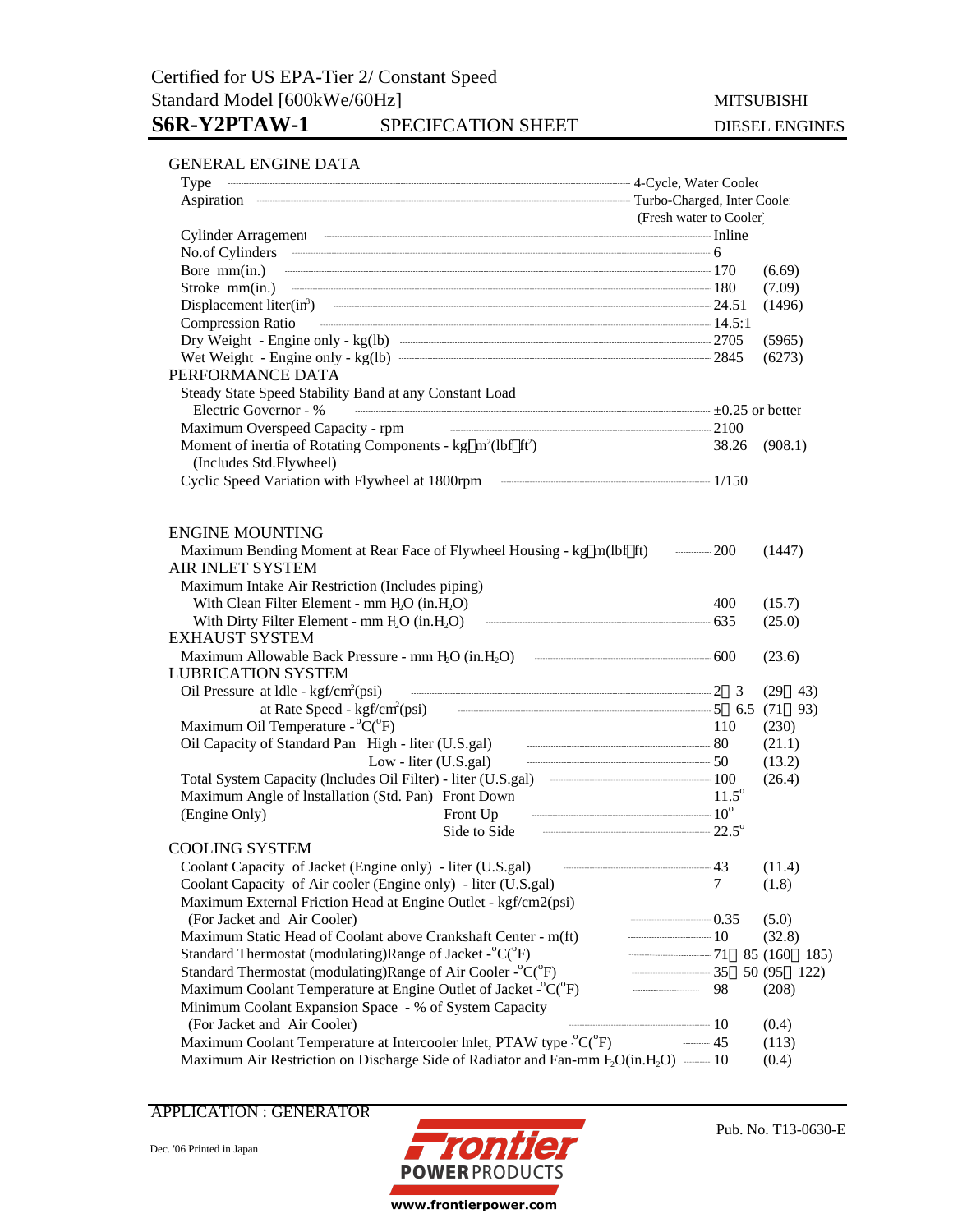| <b>FUEL SYSTEM</b>                                                  |                                |
|---------------------------------------------------------------------|--------------------------------|
| Fuel Injector                                                       | Mitsubishi PS6 Type $\times$ 1 |
| Maximum Suction Head of Feed Pump - mm Hg (in. Hg)                  | (3.0)<br>. 75                  |
|                                                                     | (5.9)                          |
| <b>STARTING SYSTEM</b>                                              |                                |
| Battery Charging Alternator - V-Ah                                  | - 24-30                        |
| <b>Starting Motor Capacity - V - kW</b>                             |                                |
| Maximum Allowable Resistance of Cranking Circuit - m                | $-$ 2.5                        |
| Recommended Minimum Battery Capacity                                |                                |
| At $5^{\circ}$ C (41 $^{\circ}$ F) and above - Ah                   | <b>200</b>                     |
| Below $5^{\circ}C(41^{\circ}F)$ through - $5^{\circ}C(23^{\circ}F)$ | 500                            |

APPLICATION : GENERATOR

Dec. '06 Printed in Japan



The specifications are subject to change without notice.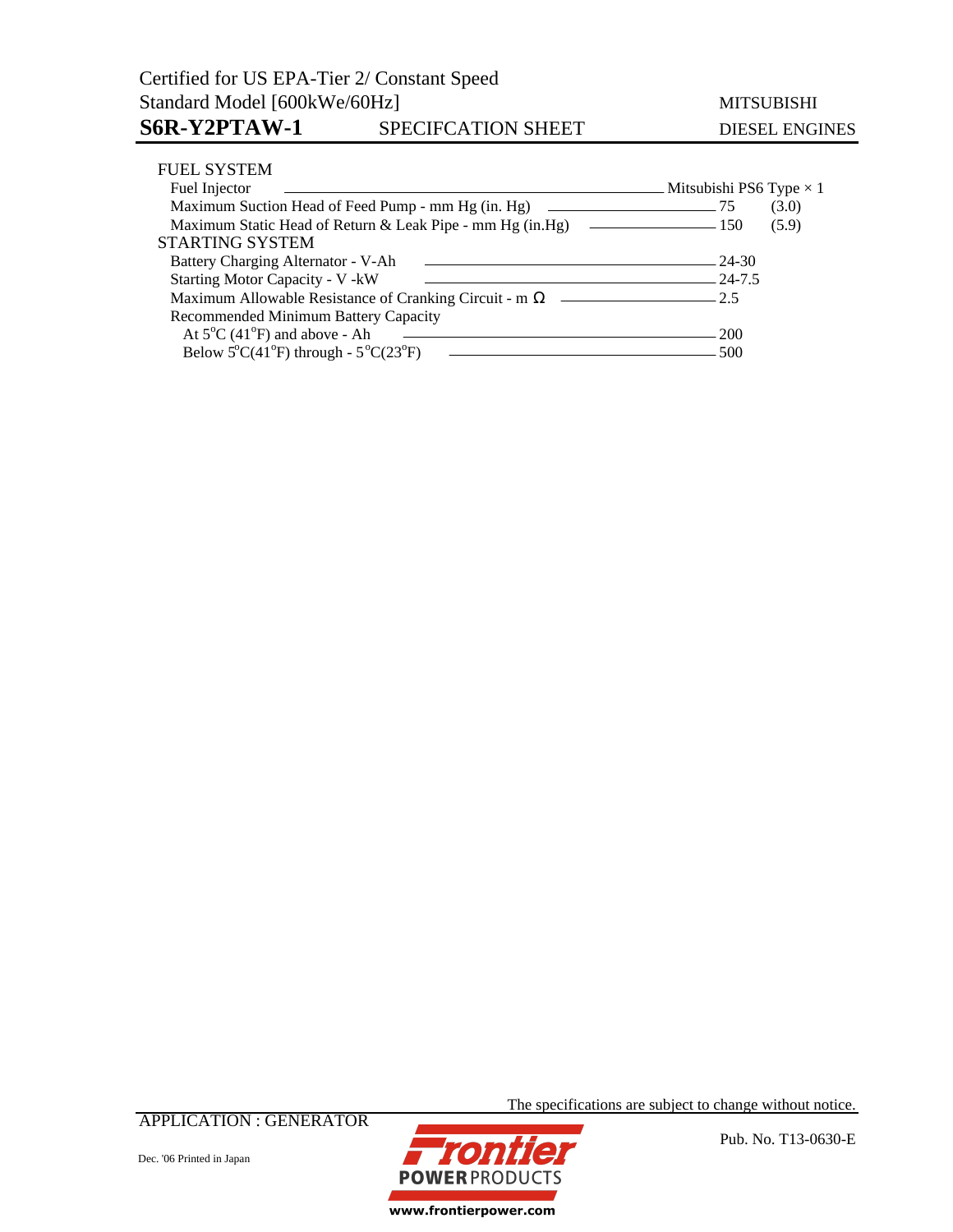## Certified for US EPA-Tier 2/ Constant Speed Standard Model [600kWe/60Hz] MITSUBISHI

S6R-Y2PTAW-1 SPECIFICATION SHEET DIESEL ENGINES

# ENGINE RATING

 All data represent net performance with standard accessories such as air cleaner, inlet /exhaust manifolds, fuel oil system, L.O. pump, etc. under the condition of 100kPa(29.6inHg) barometric pressure, 77°F(25°C) ambient temperature and 30% relative humidity.

| <b>ITEM</b>                          | <b>UNIT</b>         | <b>STAND-BY POWER</b> | PRIME POWER |     |  |
|--------------------------------------|---------------------|-----------------------|-------------|-----|--|
|                                      |                     | 60Hz                  | 60Hz        |     |  |
| <b>Engine Speed</b>                  | rpm                 | 1800                  | 1800        |     |  |
| No. of Cylinders                     |                     |                       |             | 6   |  |
|                                      |                     |                       |             |     |  |
| Bore                                 | mm                  |                       |             | 170 |  |
|                                      | (in.)               | (6.69)                |             |     |  |
| Stroke                               | mm                  | 180                   |             |     |  |
|                                      | (in.)               | (7.09)                |             |     |  |
| Displacement                         | liter               | 24.51                 |             |     |  |
|                                      | (in. <sup>3</sup> ) | (1496)                |             |     |  |
| Brake Horse power without Fan        | $\rm HP$            | 918                   | 835         |     |  |
|                                      | (kW)                | (685)                 | (623)       |     |  |
| <b>Brake Mean Effective Pressure</b> | kgf/cm <sup>2</sup> | 19.0                  | 17.3        |     |  |
| without Fan                          | (psi)               | (270)                 | (246)       |     |  |
| Mean Piston Speed                    | m/s                 | 10.8                  | 10.8        |     |  |
|                                      | (ft/min)            | (2126)                | (2126)      |     |  |
| Maximum Regenerative Power           | HP                  | 97                    | 97          |     |  |
| Absorption Capacity without Fan      | (kW)                | (72)                  | (72)        |     |  |
| Intake Air flow                      | $m^3/m$ in          | 68                    | 61          |     |  |
|                                      | (CFM)               | (2401)                | (2154)      |     |  |
| <b>Exhaust Gas Flow</b>              | $m^3$ /min          | 179                   | 161         |     |  |
|                                      | (CFM)               | (6320)                | (5685)      |     |  |
| <b>Coolant Flow</b>                  | liter/min           | 800                   | 800         |     |  |
|                                      | (U.S. GPM)          | (211)                 | (211)       |     |  |
| Coolant Flow to Intercooler          | liter/min           | 400                   | 400         |     |  |
| (PTAW only)                          | (U.S. GPM)          | (106)                 | (106)       |     |  |
| Cooling Air Flow                     | $m^3/min$           |                       |             |     |  |
| (Std. Fan)                           | (CFM)               |                       |             |     |  |
| Allowable Fan Loss Horse Power       | HP                  | 41.5                  | 41.5        |     |  |
|                                      | (kW)                | (31)                  | (31)        |     |  |
| Radiated Heat to Ambient             | kcal/hr             | 51019                 | 45835       |     |  |
|                                      | (BTU/min)           | (3374)                | (3031)      |     |  |
| Heat Rejection to Coolant            | kcal/hr             | 221083                | 198618      |     |  |
|                                      | (BTU/min)           | (14622)               | (13136)     |     |  |
| Heat Rejection to Air Cooler         | kcal/hr             | 204076                | 183340      |     |  |
| (PTAW Version)                       | (BTU/min)           | (13497)               | (12126)     |     |  |
| Heat Rejection to Exhaust            | kcal/hr             | 635474                | 564363      |     |  |
|                                      | (BTU/min)           | (42029)               | (37326)     |     |  |
| Noise Level (1 m height & distance)  | dB(A)               | 110                   | 108         |     |  |
| (excludes, lntake, Exhaust & Fan)    |                     |                       |             |     |  |

## APPLICATION : GENERATOR

The specifications are subject to change without notice.

Dec. '06 Printed in Japan



Pub. No. T13-0630-E